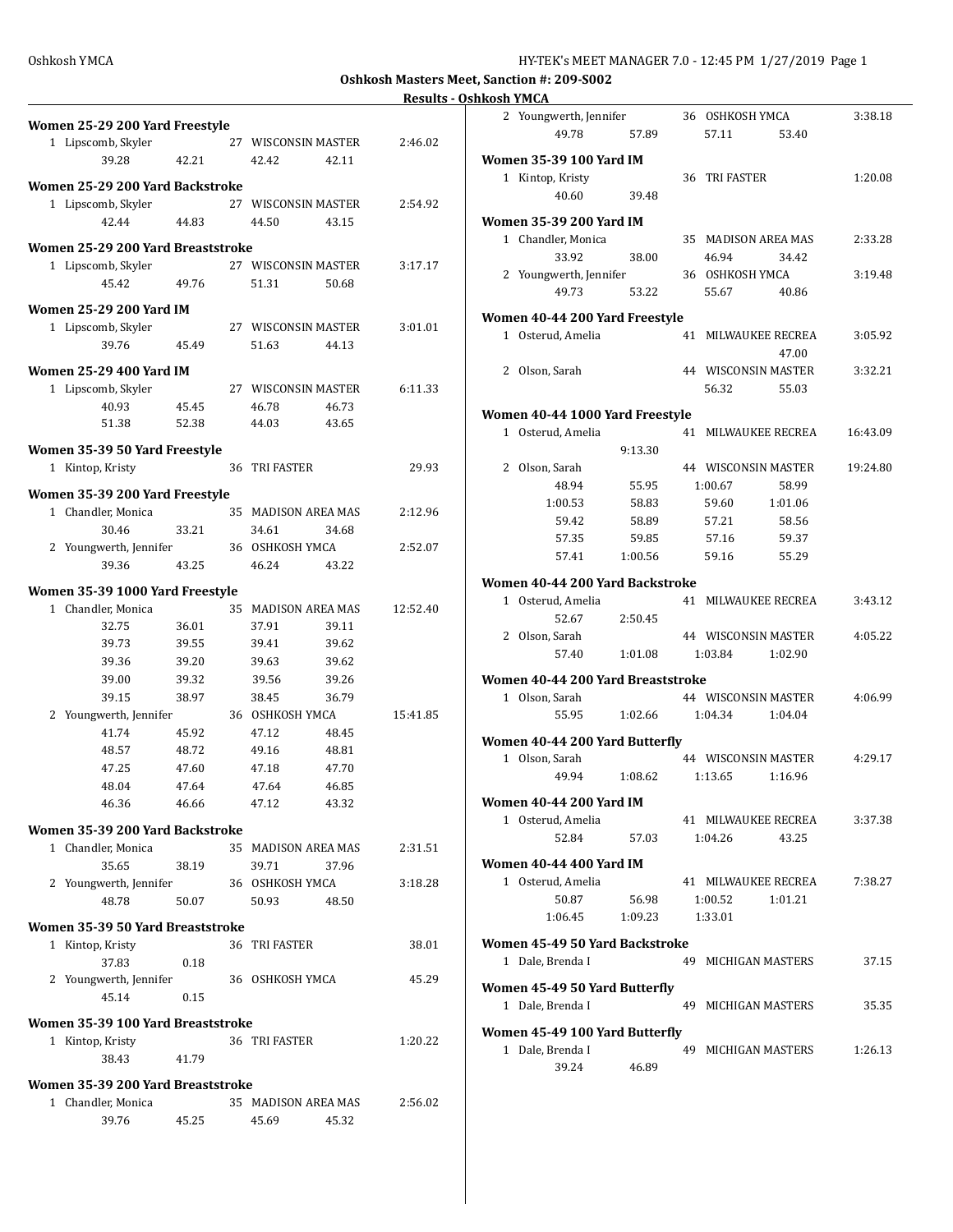**Oshkosh Masters Meet, Sanction #: 209-S002**

## **Results - Oshkosh YMCA**

|                  | <b>Women 45-49 100 Yard IM</b>    |                     |          | <b>Women 50-54 200 Yard IM</b>    |         |                     |                     |          |
|------------------|-----------------------------------|---------------------|----------|-----------------------------------|---------|---------------------|---------------------|----------|
| 1 Dale, Brenda I |                                   | 49 MICHIGAN MASTERS | 1:23.52  | 1 Nixon, Karen                    |         | 52 UC20             |                     | 3:15.59  |
|                  | 46.36<br>37.16                    |                     |          | 46.86                             | 48.38   | 55.73               | 44.62               |          |
|                  |                                   |                     |          | 2 Steffes, Holly                  |         |                     | 50 MILWAUKEE RECREA | 3:18.51  |
|                  | Women 50-54 50 Yard Freestyle     |                     |          |                                   |         |                     |                     |          |
| 1 Moore, Sally   |                                   | 51 OSHKOSH YMCA     | 31.43    | 44.21                             | 52.42   | 59.97               | 41.91               |          |
|                  | 2 Pescinski, Cathryn              | 51 WISCONSIN MASTER | 48.66    | <b>Women 50-54 400 Yard IM</b>    |         |                     |                     |          |
|                  |                                   |                     |          | 1 Steffes, Holly                  |         |                     | 50 MILWAUKEE RECREA | 7:04.21  |
|                  | Women 50-54 100 Yard Freestyle    |                     |          | 47.44                             | 54.14   | 1:51.77             |                     |          |
|                  | 1 Gremminger, Karen M             | 52 OSHKOSH YMCA     | 1:22.02  |                                   | 1:03.31 | 43.49               | 43.77               |          |
|                  | 39.07<br>42.95                    |                     |          |                                   |         |                     |                     |          |
|                  | 2 Pescinski, Cathryn              | 51 WISCONSIN MASTER | 1:51.44  | Women 55-59 200 Yard Freestyle    |         |                     |                     |          |
|                  | 57.27<br>54.17                    |                     |          | 1 Keller, Margaret                |         | 55 OSHKOSH YMCA     |                     | 2:51.20  |
|                  |                                   |                     |          | 39.64                             | 43.00   | 45.83               | 42.73               |          |
|                  | Women 50-54 200 Yard Freestyle    |                     |          | 2 Hoffman, Karen                  |         |                     | 55 ELMBROOK MASTERS | 3:07.78  |
| 1 Nixon, Karen   |                                   | 52 UC20             | 2:43.32  | 43.35                             | 47.76   | 48.48               | 48.19               |          |
|                  | 36.70<br>40.40                    | 42.74<br>43.48      |          |                                   |         |                     |                     |          |
| 2 Steffes, Holly |                                   | 50 MILWAUKEE RECREA | 2:45.61  | Women 55-59 1000 Yard Freestyle   |         |                     |                     |          |
|                  | 37.52<br>40.60                    | 43.21<br>44.28      |          | 1 Keller, Margaret                |         | 55 OSHKOSH YMCA     |                     | 15:01.79 |
|                  | Women 50-54 1000 Yard Freestyle   |                     |          | 40.49                             | 44.67   | 45.04               | 45.84               |          |
| 1 Nixon, Karen   |                                   | 52 UC20             | 14:08.64 | 46.51                             | 46.05   | 45.60               | 45.45               |          |
|                  | 36.61                             |                     |          | 46.34                             | 46.34   | 45.86               | 45.47               |          |
|                  | 41.67                             | 42.69<br>43.20      |          | 45.64                             | 46.09   | 45.56               | 44.20               |          |
|                  | 43.74<br>42.78                    | 44.08<br>43.49      |          | 44.12                             | 45.29   | 44.11               | 43.12               |          |
|                  | 43.64<br>43.25                    | 41.96<br>42.49      |          | 2 Hoffman, Karen                  |         |                     | 55 ELMBROOK MASTERS | 16:32.57 |
|                  | 42.84<br>43.02                    | 42.88<br>43.15      |          | 45.91                             | 50.69   | 50.69               | 51.07               |          |
|                  | 42.55<br>42.73                    | 41.81<br>40.06      |          | 50.02                             | 50.10   | 49.75               | 50.01               |          |
|                  | Women 50-54 50 Yard Backstroke    |                     |          | 49.91                             | 49.86   | 49.69               | 50.03               |          |
|                  |                                   |                     |          | 49.76                             | 50.33   |                     | 50.00               |          |
| 1 Moore, Sally   |                                   | 51 OSHKOSH YMCA     | 38.85    |                                   |         | 50.05               |                     |          |
|                  | 2 Gremminger, Karen M             | 52 OSHKOSH YMCA     | 47.92    | 49.49                             | 49.23   | 49.18               | 46.80               |          |
|                  | Women 50-54 200 Yard Backstroke   |                     |          | Women 55-59 200 Yard Backstroke   |         |                     |                     |          |
| 1 Nixon, Karen   |                                   | 52 UC20             | 3:13.74  | 1 Keller, Margaret                |         | 55 OSHKOSH YMCA     |                     | 3:35.09  |
|                  | 45.71<br>48.56                    | 49.72<br>49.75      |          | 51.24                             | 53.80   | 55.70               | 54.35               |          |
| 2 Steffes, Holly |                                   | 50 MILWAUKEE RECREA | 3:29.20  | 2 Hoffman, Karen                  |         |                     | 55 ELMBROOK MASTERS | 4:20.38  |
|                  | 49.46<br>50.94                    | 53.90<br>54.90      |          | 1:04.74                           | 1:07.43 | 1:06.17             | 1:02.04             |          |
|                  |                                   |                     |          |                                   |         |                     |                     |          |
|                  | Women 50-54 50 Yard Breaststroke  |                     |          | Women 55-59 200 Yard Breaststroke |         |                     |                     |          |
|                  | 1 Gremminger, Karen M             | 52 OSHKOSH YMCA     | 43.39    | 1 Keller, Margaret                |         | 55 OSHKOSH YMCA     |                     | 3:52.74  |
|                  | 43.19<br>0.20                     |                     |          | 54.70                             | 59.71   | 59.67               | 58.66               |          |
| 2 Moore, Sally   |                                   | 51 OSHKOSH YMCA     | 46.48    | 2 Hoffman, Karen                  |         |                     | 55 ELMBROOK MASTERS | 4:06.14  |
|                  | 46.29<br>0.19                     |                     |          | 59.42                             | 1:02.60 | 1:02.98             | 1:01.14             |          |
|                  | 3 Pescinski, Cathryn              | 51 WISCONSIN MASTER | 1:03.14  |                                   |         |                     |                     |          |
|                  |                                   |                     |          | <b>Women 55-59 200 Yard IM</b>    |         |                     |                     |          |
|                  | Women 50-54 100 Yard Breaststroke |                     |          | 1 Keller, Margaret                |         | 55 OSHKOSH YMCA     |                     | 3:25.90  |
|                  | 1 Gremminger, Karen M             | 52 OSHKOSH YMCA     | 1:35.11  | 48.71                             | 53.06   | 59.99               | 44.14               |          |
|                  | 46.10<br>49.01                    |                     |          | 2 Hoffman, Karen                  |         |                     | 55 ELMBROOK MASTERS | 3:54.84  |
|                  | 2 Pescinski, Cathryn              | 51 WISCONSIN MASTER | 2:14.06  | 56.51                             | 1:08.39 | 1:01.24             | 48.70               |          |
|                  | 1:04.34<br>1:09.72                |                     |          | Women 60-64 200 Yard Freestyle    |         |                     |                     |          |
|                  | Women 50-54 200 Yard Breaststroke |                     |          | 1 Early, Marilyn                  |         | 61 MICHIGAN MASTERS |                     | 2:34.56  |
| 1 Nixon, Karen   |                                   | 52 UC20             | 3:44.00  | 36.24                             | 39.29   | 40.07               | 38.96               |          |
|                  | 49.58                             | 58.19<br>59.86      |          | 2 Mann, Melinda                   |         | 62 OSHKOSH YMCA     |                     | 2:37.41  |
| 2 Steffes, Holly | 56.37                             | 50 MILWAUKEE RECREA | 3:58.03  | 38.06                             | 40.58   | 41.49               | 37.28               |          |
|                  |                                   |                     |          |                                   |         |                     |                     |          |
|                  | 53.67<br>59.22                    | 1:03.55<br>1:01.59  |          | 3 Kieser, Mara                    |         | 60 WISCONSIN MASTER |                     | 2:59.96  |
|                  | Women 50-54 50 Yard Butterfly     |                     |          | 42.52                             | 45.57   | 46.69               | 45.18               |          |
| 1 Moore, Sally   |                                   | 51 OSHKOSH YMCA     | 33.19    |                                   |         |                     |                     |          |
|                  |                                   |                     |          |                                   |         |                     |                     |          |
|                  | <b>Women 50-54 100 Yard IM</b>    |                     |          |                                   |         |                     |                     |          |
| 1 Moore, Sally   |                                   | 51 OSHKOSH YMCA     | 1:21.09  |                                   |         |                     |                     |          |
|                  |                                   |                     |          |                                   |         |                     |                     |          |
|                  | 36.87<br>44.22                    |                     |          |                                   |         |                     |                     |          |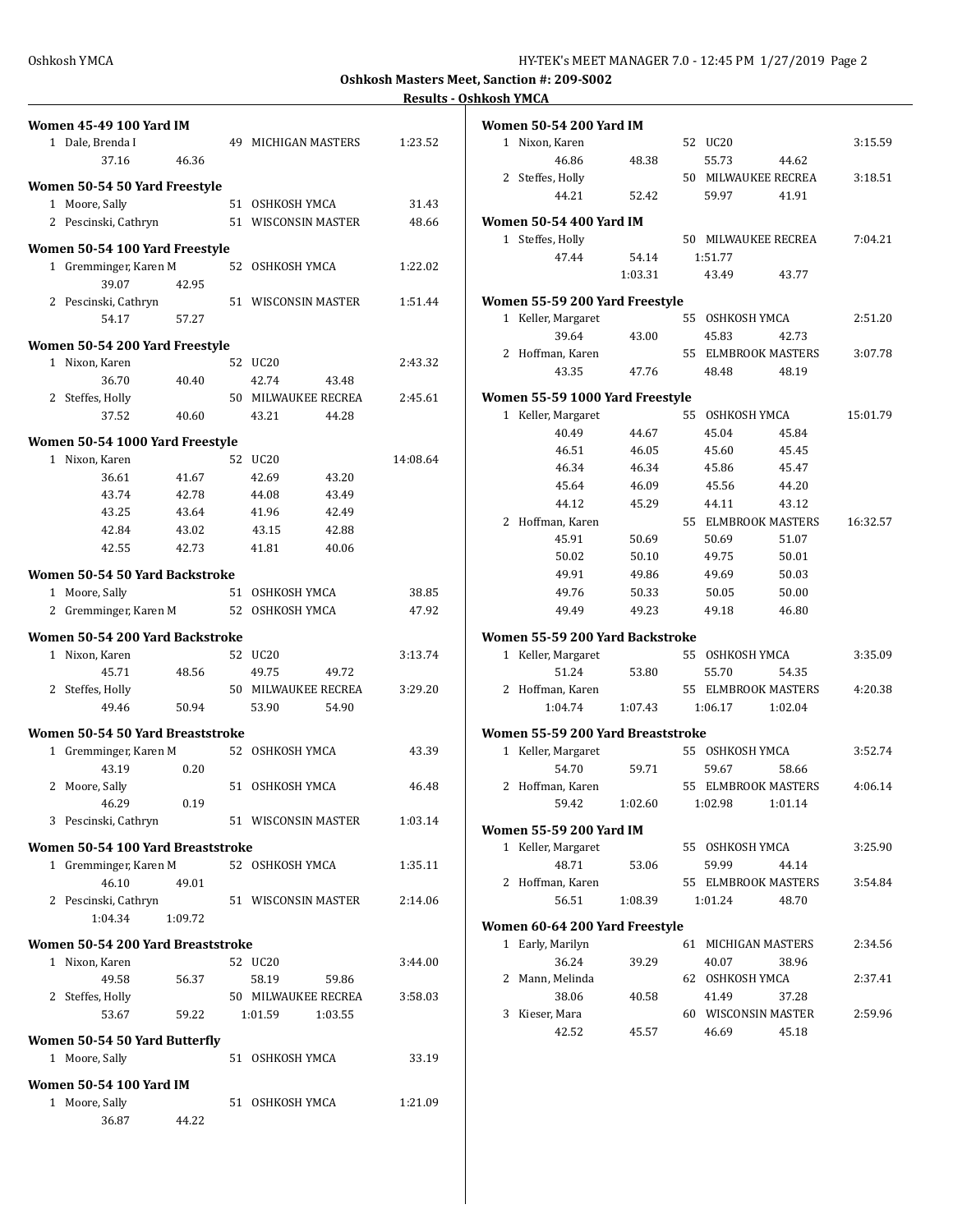**Oshkosh Masters Meet, Sanction #: 209-S002 Results - Oshkosh YMCA**

|                                                    |         |                 |                            |          | 2 Bonis, Susan A                  |         | <b>65 ELMBROOK MASTERS</b> |         | 18:18.88 |
|----------------------------------------------------|---------|-----------------|----------------------------|----------|-----------------------------------|---------|----------------------------|---------|----------|
| Women 60-64 1000 Yard Freestyle<br>1 Mann, Melinda |         | 62 OSHKOSH YMCA |                            | 14:37.44 | 48.10                             | 53.25   | 55.48                      | 56.39   |          |
| 40.18                                              | 43.79   | 44.12           | 43.73                      |          | 56.21                             | 55.99   | 56.31                      | 55.97   |          |
| 44.49                                              | 44.15   | 43.62           | 43.69                      |          | 56.09                             | 55.67   | 56.52                      | 56.06   |          |
| 43.78                                              | 43.51   | 44.80           | 44.31                      |          | 56.82                             | 56.12   | 56.64                      | 55.46   |          |
| 44.09                                              |         |                 |                            |          | 55.27                             | 53.66   | 53.99                      | 48.88   |          |
|                                                    | 44.10   | 44.91           | 44.23                      |          |                                   |         |                            |         |          |
| 44.84                                              | 44.50   | 43.63           | 42.97                      |          | Women 65-69 200 Yard Backstroke   |         |                            |         |          |
| 2 Kieser, Mara                                     |         |                 | 60 WISCONSIN MASTER        | 15:53.08 | 1 Ehrke, Nancy                    |         | 65 WISCONSIN MASTER        |         | 3:46.11  |
| 43.08                                              | 46.92   | 48.65           | 48.43                      |          | 54.08                             | 57.89   | 57.59                      | 56.55   |          |
| 48.59                                              | 48.25   | 48.48           | 48.33                      |          | 2 Bonis, Susan A                  |         | <b>65 ELMBROOK MASTERS</b> |         | 4:08.38  |
| 48.59                                              | 48.51   | 48.16           | 47.98                      |          | 1:01.63                           | 1:02.51 | 1:02.56                    | 1:01.68 |          |
| 47.27                                              | 48.07   | 48.26           | 47.72                      |          | 3 Schneider, Mary                 |         | <b>66 ELMBROOK MASTERS</b> |         | 4:16.46  |
| 47.46                                              | 47.19   | 47.91           | 45.23                      |          | 1:04.37                           | 1:05.75 | 1:05.39                    | 1:00.95 |          |
| Women 60-64 200 Yard Backstroke                    |         |                 |                            |          | Women 65-69 200 Yard Breaststroke |         |                            |         |          |
| 1 Early, Marilyn                                   |         |                 | 61 MICHIGAN MASTERS        | 2:54.17  | 1 Ehrke, Nancy                    |         | 65 WISCONSIN MASTER        |         | 3:42.53  |
| 42.28                                              | 44.12   | 44.51           | 43.26                      |          | 52.76                             | 57.04   | 56.49                      | 56.24   |          |
| 2 Mann, Melinda                                    |         | 62 OSHKOSH YMCA |                            | 2:56.08  | 2 Schneider, Mary                 |         | <b>66 ELMBROOK MASTERS</b> |         | 4:23.05  |
| 43.15                                              | 44.76   | 44.90           | 43.27                      |          | 1:01.99                           | 1:06.76 | 2:14.30                    |         |          |
| 3 Kieser, Mara                                     |         |                 | 60 WISCONSIN MASTER        | 3:58.99  | 3 Bonis, Susan A                  |         | <b>65 ELMBROOK MASTERS</b> |         | 4:26.10  |
| 57.05                                              | 1:01.58 | 1:02.51         | 57.85                      |          | 57.94                             |         |                            | 1:08.79 |          |
| Women 60-64 200 Yard Breaststroke                  |         |                 |                            |          | Women 65-69 200 Yard Butterfly    |         |                            |         |          |
| 1 Mann, Melinda                                    |         | 62 OSHKOSH YMCA |                            | 3:15.79  | 1 Ehrke, Nancy                    |         | 65 WISCONSIN MASTER        |         | 4:00.31  |
| 45.69                                              | 50.13   | 50.64           | 49.33                      |          | 52.16                             | 1:00.09 | 1:03.05                    | 1:05.01 |          |
| 2 Early, Marilyn                                   |         |                 | 61 MICHIGAN MASTERS        | 3:34.87  |                                   |         |                            |         |          |
| 49.36                                              | 54.66   | 55.49           | 55.36                      |          | <b>Women 65-69 200 Yard IM</b>    |         |                            |         |          |
| 3 Kieser, Mara                                     |         |                 | 60 WISCONSIN MASTER        | 4:01.94  | 1 Ehrke, Nancy                    |         | 65 WISCONSIN MASTER        |         | 3:34.95  |
| 56.75                                              | 1:03.36 | 1:01.68         | 1:00.15                    |          | 49.78                             | 58.20   | 59.32                      | 47.65   |          |
|                                                    |         |                 |                            |          | 2 Schneider, Mary                 |         | <b>66 ELMBROOK MASTERS</b> |         | 4:08.95  |
| <b>Women 60-64 200 Yard IM</b>                     |         |                 |                            |          | 1:04.40                           | 1:07.72 | 1:03.36                    | 53.47   |          |
| 1 Mann, Melinda                                    |         | 62 OSHKOSH YMCA |                            | 2:54.94  | 3 Bonis, Susan A                  |         | <b>65 ELMBROOK MASTERS</b> |         | 4:11.61  |
| 38.10                                              | 46.63   | 49.02           | 41.19                      |          | 1:02.92                           | 1:07.03 | 1:06.88                    | 54.78   |          |
| 2 Early, Marilyn                                   |         |                 | 61 MICHIGAN MASTERS        | 3:04.01  | <b>Women 65-69 400 Yard IM</b>    |         |                            |         |          |
| 42.99                                              | 48.01   | 54.93           | 38.08                      |          | 1 Ehrke, Nancy                    |         | 65 WISCONSIN MASTER        |         | 7:41.92  |
| Women 60-64 400 Yard IM                            |         |                 |                            |          | 50.38                             | 57.98   | 1:02.78                    | 1:02.10 |          |
|                                                    |         |                 | 61 MICHIGAN MASTERS        | 6:17.99  | 1:01.58                           | 1:02.04 | 53.01                      | 52.05   |          |
| 1 Early, Marilyn<br>41.26                          | 48.87   | 47.92           | 45.80                      |          |                                   |         |                            |         |          |
|                                                    |         |                 |                            |          | Women 70-74 200 Yard Freestyle    |         |                            |         |          |
| 55.82                                              | 57.90   | 41.80           | 38.62                      |          | 1 Christenson, Candy              |         | 72 WISCONSIN MASTER        |         | 3:12.45  |
| 2 Kieser, Mara                                     |         |                 | 60 WISCONSIN MASTER        | 7:36.05  | 45.67                             |         |                            | 47.66   |          |
| 52.30                                              | 1:00.89 | 1:04.04         | 1:02.65                    |          |                                   |         |                            |         |          |
| 1:01.27                                            | 1:02.14 | 47.11           | 45.65                      |          | Women 70-74 200 Yard Backstroke   |         |                            |         |          |
| Women 65-69 200 Yard Freestyle                     |         |                 |                            |          | 1 Christenson, Candy              |         | 72 WISCONSIN MASTER        |         | 4:42.12  |
| 1 Bonis, Susan A                                   |         |                 | 65 ELMBROOK MASTERS        | 3:18.56  | 1:06.75                           | 1:12.66 | 1:12.89                    | 1:09.82 |          |
| 46.22                                              | 50.03   | 51.08           | 51.23                      |          | Women 70-74 200 Yard Breaststroke |         |                            |         |          |
| 2 Schneider, Mary                                  |         |                 | <b>66 ELMBROOK MASTERS</b> | 3:22.93  | 1 Christenson, Candy              |         | 72 WISCONSIN MASTER        |         | 4:25.63  |
| 46.54                                              | 51.67   | 52.70           | 52.02                      |          | 59.94                             | 1:08.07 | 1:10.72                    | 1:06.90 |          |
| Women 65-69 1000 Yard Freestyle                    |         |                 |                            |          | <b>Women 70-74 200 Yard IM</b>    |         |                            |         |          |
| 1 Schneider, Mary                                  |         |                 | 66 ELMBROOK MASTERS        | 18:08.51 | 1 Christenson, Candy              |         | 72 WISCONSIN MASTER        |         | 4:00.56  |
| 49.61                                              | 55.02   | 55.80           | 55.82                      |          | 56.12                             | 1:08.77 | 1:07.88                    | 47.79   |          |
| 55.09                                              |         |                 |                            |          |                                   |         |                            |         |          |
|                                                    | 54.71   | 54.74           | 54.57                      |          | <b>Women 70-74 400 Yard IM</b>    |         |                            |         |          |
| 54.63                                              | 54.52   | 54.95           | 55.48                      |          | 1 Christenson, Candy              |         | 72 WISCONSIN MASTER        |         | 8:33.95  |
| 54.67                                              | 55.01   | 54.73           | 54.79                      |          |                                   |         |                            | 1:11.89 |          |
| 54.94                                              | 53.67   | 53.80           | 51.96                      |          | 2:21.77                           | 51.43   | 49.87                      | 0.04    |          |
|                                                    |         |                 |                            |          |                                   |         |                            |         |          |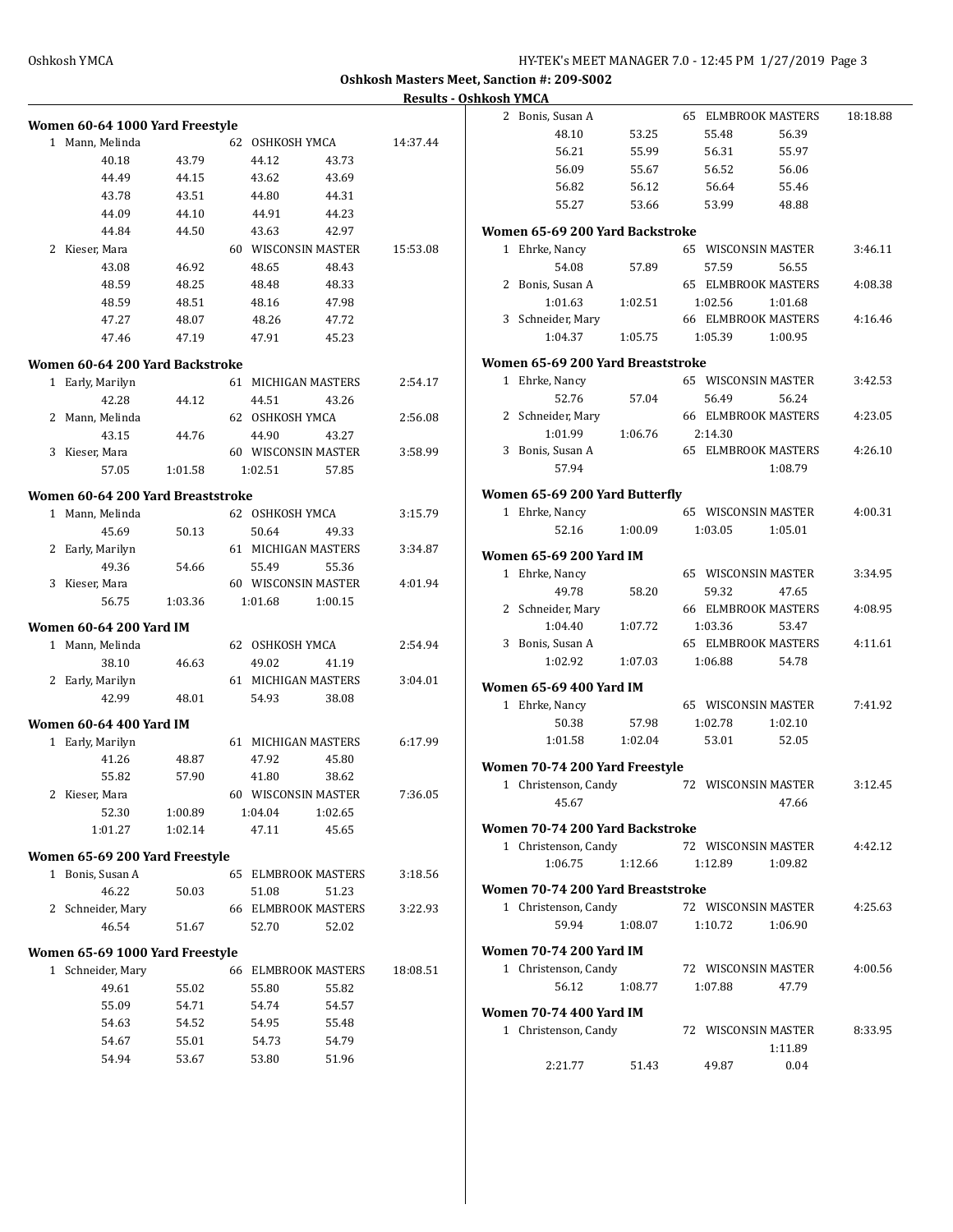$1:09.91$ 

2:37.36

 $1:57.23$ 

 $2:14.06$ 

 $3:17.12$ 

**Oshkosh Masters Meet, Sanction #: 209-S002**

## **Results - Oshkosh YMCA**

| Women 80-84 200 Yard Freestyle    |         |         |                              |          | Men 40-44 50 Yard Freestyle     |                |                      |                |          |
|-----------------------------------|---------|---------|------------------------------|----------|---------------------------------|----------------|----------------------|----------------|----------|
| 1 Reinke, Carol J                 |         |         | 82 WISCONSIN MASTER          | 4:18.29  | 1 Wilson, James                 |                | <b>40 TRI FASTER</b> |                | 31.55    |
| 58.26                             | 1:05.94 | 1:06.92 | 1:07.17                      |          | Men 40-44 100 Yard Freestyle    |                |                      |                |          |
| Women 80-84 50 Yard Backstroke    |         |         |                              |          | 1 Wilson, James                 |                | <b>40 TRI FASTER</b> |                | 1:09.91  |
| 1 Reinke, Carol J                 |         |         | 82 WISCONSIN MASTER          | 1:04.57  | 34.05                           | 35.86          |                      |                |          |
| Women 80-84 100 Yard Backstroke   |         |         |                              |          | Men 40-44 200 Yard Freestyle    |                |                      |                |          |
| 1 Reinke, Carol J                 |         |         | 82 WISCONSIN MASTER          | 2:21.40  | 1 Wilson, James                 |                | <b>40 TRI FASTER</b> |                | 2:37.36  |
| 1:07.43                           | 1:13.97 |         |                              |          |                                 |                | 40.94                | 39.79          |          |
| Women 80-84 200 Yard Breaststroke |         |         |                              |          | Men 40-44 1000 Yard Freestyle   |                |                      |                |          |
| 1 Reinke, Carol J                 |         |         | 82 WISCONSIN MASTER          | 5:17.53  | 1 Wilson, James                 |                | <b>40 TRI FASTER</b> |                | 14:30.34 |
| 1:10.95                           | 1:20.18 | 1:23.35 | 1:23.05                      |          | 39.04                           | 42.88          | 44.14                | 44.86          |          |
| Men 18-24 50 Yard Freestyle       |         |         |                              |          | 43.78                           | 44.57          | 44.66                | 44.29          |          |
| 1 Whan, Kelan R                   |         |         | 20 WALTER SCHROEDER          | 23.32    | 44.76                           | 44.33          | 44.29                | 43.39          |          |
|                                   |         |         |                              |          | 44.45                           | 43.28          | 44.30                | 43.09          |          |
| Men 18-24 100 Yard Freestyle      |         |         |                              |          | 43.29                           | 43.08          | 41.94                | 41.92          |          |
| 1 Whan, Kelan R                   |         |         | 20 WALTER SCHROEDER          | 51.78    | Men 45-49 50 Yard Freestyle     |                |                      |                |          |
| 24.60                             | 27.18   |         |                              |          | 1 Benner, James                 |                | 45 OSHKOSH YMCA      |                | 26.37    |
| Men 18-24 200 Yard Freestyle      |         |         |                              |          |                                 |                |                      |                |          |
| 1 Whan, Kelan R                   |         |         | 20 WALTER SCHROEDER          | 1:56.70  | Men 45-49 200 Yard Freestyle    |                |                      |                |          |
| 27.23                             | 29.79   | 30.08   | 29.60                        |          | 1 Keller, Matt                  |                | 49 ILLINOIS MASTERS  |                | 1:57.23  |
|                                   |         |         |                              |          | 27.60                           | 29.39          | 29.96                | 30.28          |          |
| Men 30-34 200 Yard Freestyle      |         |         | 33 WALTER SCHROEDER          |          | 2 Benner, James                 |                | 45 OSHKOSH YMCA      |                | 2:14.06  |
| 1 Frederiksen, Craig<br>26.73     | 29.32   | 28.80   | 29.14                        | 1:53.99  | 30.13                           | 33.43          | 34.71                | 35.79          |          |
| 2 Dillon, Scott                   |         | 30 UC20 |                              | 2:46.47  | Men 45-49 1000 Yard Freestyle   |                |                      |                |          |
| 38.12                             | 41.79   | 43.91   | 42.65                        |          | 1 Keller, Matt                  |                | 49 ILLINOIS MASTERS  |                | 10:53.02 |
|                                   |         |         |                              |          | 29.55                           | 31.84          | 32.54                | 32.49          |          |
| Men 30-34 1000 Yard Freestyle     |         |         |                              |          | 32.68                           | 32.89          | 32.89                | 32.88          |          |
| 1 Frederiksen, Craig              |         |         | 33 WALTER SCHROEDER          | 10:34.25 | 32.85                           | 33.15          | 33.00                | 32.93          |          |
| 28.63                             | 31.25   | 31.97   | 31.72                        |          | 33.31                           | 33.16          | 32.68                | 33.08          |          |
| 31.64                             | 31.77   | 31.84   | 32.03                        |          | 33.02                           | 32.95          | 32.81                | 32.32          |          |
| 31.91                             | 31.81   | 31.75   | 31.87                        |          | 2 Benner, James                 |                | 45 OSHKOSH YMCA      |                | 13:17.43 |
| 31.91                             | 32.29   | 32.29   | 31.94                        |          | 33.28                           | 36.66          | 38.42                | 39.67          |          |
| 32.21                             | 32.41   | 31.85   | 31.16                        |          | 40.44                           | 40.44          | 40.43                | 40.77          |          |
| Men 30-34 200 Yard Backstroke     |         |         |                              |          | 40.68                           | 40.97          | 40.49                | 41.06          |          |
| 1 Dillon, Scott                   |         | 30 UC20 |                              | 3:04.96  | 40.70                           | 41.14          | 41.05                | 41.07          |          |
| 43.16                             | 45.73   | 47.98   | 48.09                        |          | 40.98                           | 41.10          | 39.99                | 38.09          |          |
| Men 30-34 200 Yard Breaststroke   |         |         |                              |          | 3 Conley, Scotty                |                | 48 WISCONSIN MASTER  |                | 13:58.98 |
| 1 Frederiksen, Craig              |         |         | 33 WALTER SCHROEDER          | 2:28.59  | 37.78<br>43.01                  | 41.59<br>41.78 | 42.00<br>42.27       | 42.05<br>43.25 |          |
| 33.20                             | 38.05   | 39.11   | 38.23                        |          | 42.73                           | 42.35          | 42.21                | 42.43          |          |
| 2 Dillon, Scott                   |         | 30 UC20 |                              | 3:05.97  | 42.97                           | 42.85          | 43.04                | 41.45          |          |
| 40.00                             | 46.73   | 48.63   | 50.61                        |          | 41.66                           | 40.64          | 41.30                | 41.62          |          |
|                                   |         |         |                              |          |                                 |                |                      |                |          |
| Men 30-34 200 Yard Butterfly      |         |         |                              |          | Men 45-49 200 Yard Backstroke   |                |                      |                |          |
| 1 Frederiksen, Craig<br>29.36     | 34.16   | 35.13   | 33 WALTER SCHROEDER<br>34.39 | 2:13.04  | 1 Conley, Scotty                |                | 48 WISCONSIN MASTER  |                | 3:17.12  |
|                                   |         |         |                              |          | 47.55                           | 49.44          | 50.77                | 49.36          |          |
| <b>Men 30-34 200 Yard IM</b>      |         |         |                              |          | Men 45-49 200 Yard Breaststroke |                |                      |                |          |
| 1 Frederiksen, Craig              |         |         | 33 WALTER SCHROEDER          | 2:13.63  | 1 Conley, Scotty                |                | 48 WISCONSIN MASTER  |                | 3:01.37  |
| 28.41                             | 37.34   | 38.25   | 29.63                        |          | 40.49                           | 45.57          | 48.76                | 46.55          |          |
| 2 Dillon, Scott                   |         | 30 UC20 |                              | 2:53.46  | Men 45-49 200 Yard Butterfly    |                |                      |                |          |
| 33.65                             | 46.86   | 49.58   | 43.37                        |          | 1 Conley, Scotty                |                | 48 WISCONSIN MASTER  |                | 3:09.99  |
| Men 30-34 400 Yard IM             |         |         |                              |          | 41.46                           | 48.58          | 49.90                | 50.05          |          |
| 1 Dillon, Scott                   |         | 30 UC20 |                              | 6:27.31  |                                 |                |                      |                |          |
|                                   |         |         |                              |          |                                 |                |                      |                |          |
| 34.04                             | 41.67   | 52.91   | 53.70                        |          |                                 |                |                      |                |          |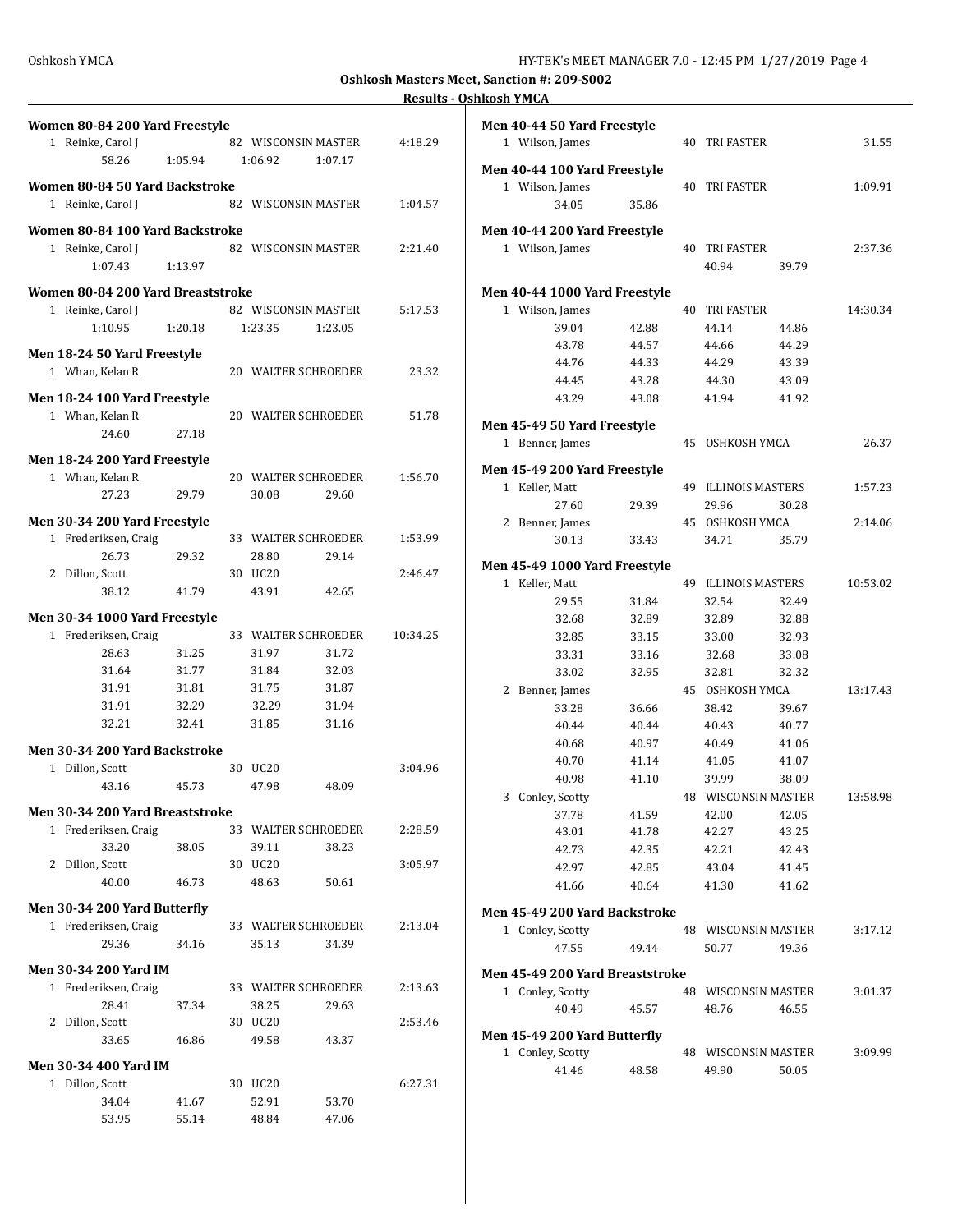**Oshkosh Masters Meet, Sanction #: 209-S002**

## **Results - Oshkosh YMCA**

| <b>Men 45-49 200 Yard IM</b>    |         |                 |                              |          | Men 50-54 10                |
|---------------------------------|---------|-----------------|------------------------------|----------|-----------------------------|
| 1 Conley, Scotty                |         |                 | 48 WISCONSIN MASTER          | 2:58.76  | 1 Gabriel,                  |
| 42.14                           | 52.65   | 45.05           | 38.92                        |          | 3                           |
| <b>Men 45-49 400 Yard IM</b>    |         |                 |                              |          | 2 Brandon<br>3              |
| 1 Conley, Scotty                |         |                 | 48 WISCONSIN MASTER          | 6:10.79  |                             |
| 39.46                           | 47.50   | 53.74           | 53.17                        |          | Men 50-54 20                |
| 46.56                           | 49.88   | 40.69           | 39.79                        |          | 1 Brandon                   |
| Men 50-54 200 Yard Freestyle    |         |                 |                              |          | 3                           |
| 1 Searle, Clark                 |         | 52 UC20         |                              | 3:03.36  | 2 Searle, C                 |
| 37.41                           | 44.93   | 50.00           | 51.02                        |          | 5                           |
|                                 |         |                 |                              |          | Men 50-54 40                |
| Men 50-54 1000 Yard Freestyle   |         |                 |                              |          | 1 Lourigar                  |
| 1 Gabriel, Aaron<br>30.96       | 34.06   | 34.53           | 53 ILLINOIS MASTERS<br>35.40 | 11:34.78 | 4                           |
| 35.37                           | 35.43   | 35.57           | 35.07                        |          | 5                           |
| 35.23                           | 34.97   | 35.05           | 35.05                        |          | Men 55-59 10                |
| 35.32                           | 34.94   | 35.09           | 34.92                        |          | 1 Steinhaf                  |
| 34.89                           | 34.59   | 35.03           | 33.31                        |          | 2                           |
| 2 Lourigan, Jerry               |         |                 | 53 MADISON AREA MAS          | 14:51.79 |                             |
| 39.47                           | 41.97   | 43.29           | 44.70                        |          | Men 55-59 20                |
| 45.43                           | 45.32   | 45.01           | 44.82                        |          | 1 Steinhaf                  |
| 44.70                           | 44.98   | 44.27           | 45.44                        |          | 2                           |
| 45.34                           | 44.35   | 45.41           | 45.79                        |          | 2 Sailor, A                 |
| 45.01                           | 46.38   | 46.37           | 43.74                        |          | 3                           |
| 3 Searle, Clark                 |         | 52 UC20         |                              | 16:49.07 | Men 55-59 20                |
| 41.22                           | 48.19   | 50.78           | 51.31                        |          | 1 Sailor, A                 |
| 51.52                           | 52.04   | 51.25           | 51.07                        |          | 4                           |
| 49.87                           | 50.90   | 51.27           | 49.84                        |          | Men 55-59 20                |
| 1:43.01                         | 52.18   | 50.45           | 52.01                        |          | 1 Sailor, A                 |
| 51.26                           | 51.21   | 49.52           | 0.17                         |          | 4                           |
| Men 50-54 50 Yard Backstroke    |         |                 |                              |          |                             |
| 1 Schmiedel, Jeff               |         | 53 OSHKOSH YMCA |                              | 38.98    | Men 55-59 50<br>1 Grisa, Th |
| Men 50-54 200 Yard Backstroke   |         |                 |                              |          |                             |
| 1 Lourigan, Jerry               |         |                 | 53 MADISON AREA MAS          | 3:05.99  | Men 55-59 10                |
| 45.10                           | 48.27   | 48.93           | 43.69                        |          | 1 Grisa, Th                 |
| 2 Searle, Clark                 |         | 52 UC20         |                              | 4:49.81  | 2                           |
| 1:09.95                         | 1:15.47 | 1:13.12         | 1:11.27                      |          | 2 Steinhaf                  |
|                                 |         |                 |                              |          | $\overline{2}$              |
| Men 50-54 50 Yard Breaststroke  |         |                 |                              |          | Men 55-59 10                |
| 1 Schmiedel, Jeff               |         | 53 OSHKOSH YMCA |                              | 41.96    | 1 Grisa, Th                 |
| 41.78                           | 0.18    |                 |                              |          | 2                           |
| Men 50-54 100 Yard Breaststroke |         |                 |                              |          | Men 55-59 20                |
| 1 Schmiedel, Jeff               |         | 53 OSHKOSH YMCA |                              | 1:29.50  | 1 Sailor, A                 |
| 45.26                           | 44.24   |                 |                              |          | 3                           |
| Men 50-54 200 Yard Breaststroke |         |                 |                              |          |                             |
| 1 Lourigan, Jerry               |         |                 | 53 MADISON AREA MAS          | 3:17.07  | Men 55-59 40                |
| 45.37                           | 51.41   | 49.78           | 50.51                        |          | 1 Sailor, A                 |
| 2 Searle, Clark                 |         | 52 UC20         |                              | 4:27.71  | 3<br>5                      |
| 57.34                           | 1:09.30 | 1:10.57         | 1:10.50                      |          |                             |
|                                 |         |                 |                              |          | Men 60-64 50                |
| Men 50-54 50 Yard Butterfly     |         |                 |                              |          | 1 Robledo                   |
| 1 Brandon, Jim                  |         | 50 UC20         |                              | 29.11    | Men 60-64 10                |
| Men 50-54 200 Yard Butterfly    |         |                 |                              |          | 1 Robledo                   |
| 1 Lourigan, Jerry               |         |                 | 53 MADISON AREA MAS          | 3:17.29  | 3                           |
| 44.00                           | 50.55   | 52.16           | 50.58                        |          |                             |

| Men 50-54 100 Yard IM           |         |    |                              |       |         |
|---------------------------------|---------|----|------------------------------|-------|---------|
| 1 Gabriel, Aaron                |         |    | 53 ILLINOIS MASTERS          |       | 1:04.34 |
| 30.26                           | 34.08   |    |                              |       |         |
| 2 Brandon, Jim                  |         |    | 50 UC20                      |       | 1:09.00 |
| 31.82                           | 37.18   |    |                              |       |         |
| Men 50-54 200 Yard IM           |         |    |                              |       |         |
| 1 Brandon, Jim                  |         |    | 50 UC20                      |       | 2:37.22 |
| 32.09                           | 42.59   |    | 46.34                        | 36.20 |         |
| 2 Searle, Clark                 |         |    | 52 UC20                      |       | 4:04.56 |
| 52.02                           | 1:13.25 |    | 1:10.11                      | 49.18 |         |
|                                 |         |    |                              |       |         |
| Men 50-54 400 Yard IM           |         |    |                              |       |         |
| 1 Lourigan, Jerry               |         |    | 53 MADISON AREA MAS          |       | 6:18.05 |
| 41.77                           | 49.70   |    | 49.14                        | 48.90 |         |
| 53.53                           | 51.53   |    | 42.21                        | 41.27 |         |
| Men 55-59 100 Yard Freestyle    |         |    |                              |       |         |
| 1 Steinhafel, Mark              |         | 57 | ELMBROOK MASTERS             |       | 54.27   |
| 25.36                           | 28.91   |    |                              |       |         |
|                                 |         |    |                              |       |         |
| Men 55-59 200 Yard Freestyle    |         |    |                              |       |         |
| 1 Steinhafel, Mark              |         | 57 | ELMBROOK MASTERS             |       | 2:05.55 |
| 28.10                           | 31.23   |    | 33.17<br>58 WISCONSIN MASTER | 33.05 | 2:31.39 |
| 2 Sailor, Andrew<br>35.64       |         |    | 38.43                        | 38.95 |         |
|                                 | 38.37   |    |                              |       |         |
| Men 55-59 200 Yard Backstroke   |         |    |                              |       |         |
| 1 Sailor, Andrew                |         |    | 58 WISCONSIN MASTER          |       | 3:06.15 |
| 45.98                           |         |    |                              | 43.22 |         |
| Men 55-59 200 Yard Breaststroke |         |    |                              |       |         |
| 1 Sailor, Andrew                |         |    | 58 WISCONSIN MASTER          |       | 3:14.63 |
| 43.69                           | 48.54   |    | 50.71                        | 51.69 |         |
|                                 |         |    |                              |       |         |
| Men 55-59 50 Yard Butterfly     |         |    |                              |       |         |
| 1 Grisa, Thomas                 |         |    | 56 ELMBROOK MASTERS          |       | 27.45   |
| Men 55-59 100 Yard Butterfly    |         |    |                              |       |         |
| 1 Grisa, Thomas                 |         |    | 56 ELMBROOK MASTERS          |       | 1:02.59 |
| 29.34                           | 33.25   |    |                              |       |         |
| 2 Steinhafel, Mark              |         | 57 | <b>ELMBROOK MASTERS</b>      |       | 1:04.72 |
| 29.23                           | 35.49   |    |                              |       |         |
| Men 55-59 100 Yard IM           |         |    |                              |       |         |
| 1 Grisa, Thomas                 |         |    | 56 ELMBROOK MASTERS          |       | 1:03.34 |
| 29.13                           | 34.21   |    |                              |       |         |
|                                 |         |    |                              |       |         |
| Men 55-59 200 Yard IM           |         |    |                              |       |         |
| 1 Sailor, Andrew                |         |    | 58 WISCONSIN MASTER          |       | 2:49.02 |
| 33.47                           | 46.93   |    | 49.78                        | 38.84 |         |
| Men 55-59 400 Yard IM           |         |    |                              |       |         |
| 1 Sailor, Andrew                |         |    | 58 WISCONSIN MASTER          |       | 6:28.92 |
| 37.59                           | 43.21   |    | 55.64                        | 58.13 |         |
| 54.83                           | 54.62   |    | 44.01                        | 40.89 |         |
|                                 |         |    |                              |       |         |
| Men 60-64 50 Yard Freestyle     |         |    |                              |       |         |
| 1 Robledo, Gus                  |         |    | 60 WISCONSIN MASTER          |       | 34.64   |
| Men 60-64 100 Yard Freestyle    |         |    |                              |       |         |
| 1 Robledo, Gus                  |         |    | 60 WISCONSIN MASTER          |       | 1:19.43 |
| 37.35                           | 42.08   |    |                              |       |         |
|                                 |         |    |                              |       |         |